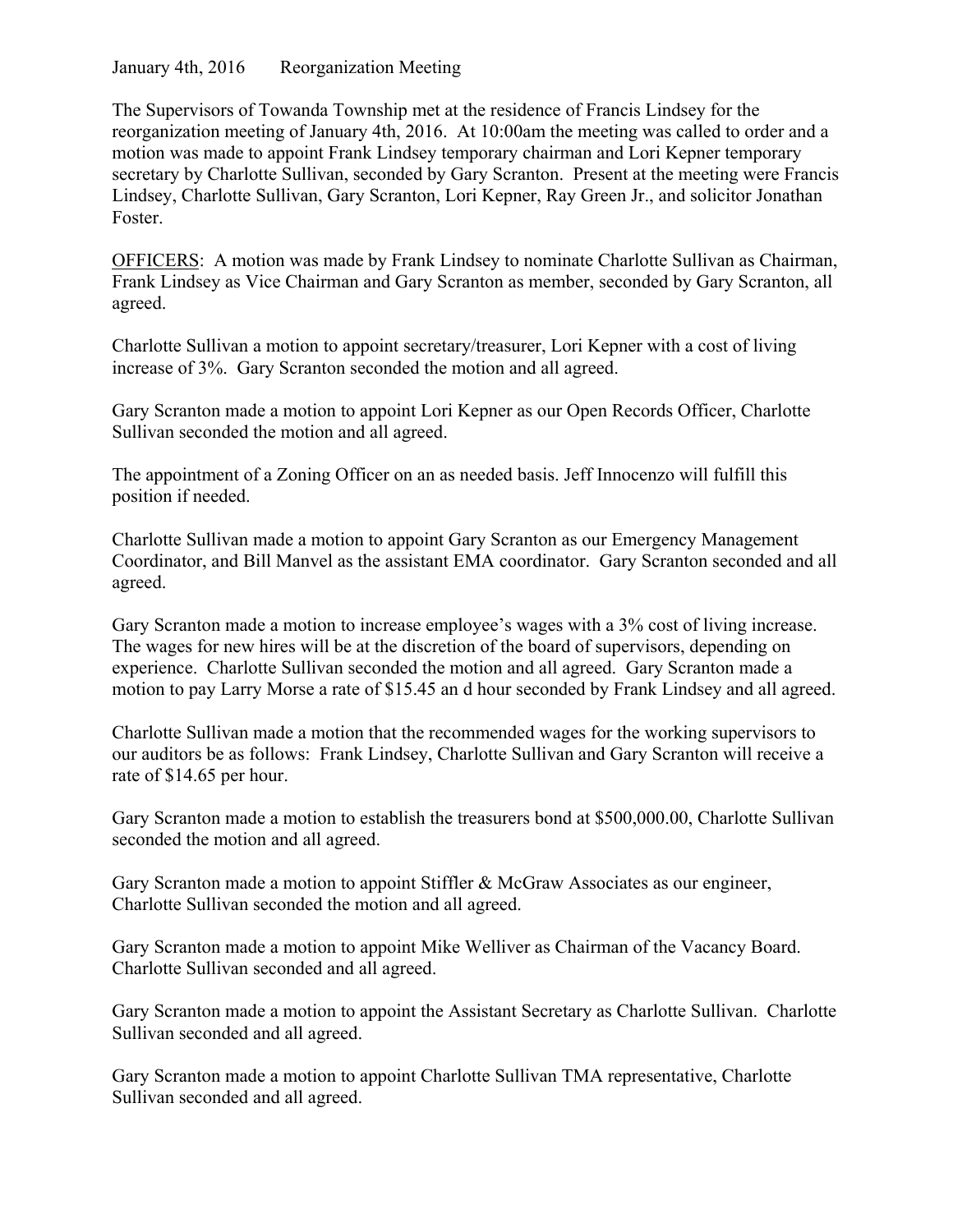Gary Scranton made a motion to appoint Charlotte Sullivan, Avery Boardman, and Dr. Henson Paul Kreischer, and Jody Place as representatives for CBPA, Charlotte Sullivan seconded and all agreed.

Charlotte Sullivan made a motion that whoever wanted to attend could attend the monthly COG meetings and represent the township, Gary Scranton seconded and all agreed. These meetings are normally the last Monday of each month at 7:30PM at the Troy Borough Hall.

Charlotte Sullivan made a motion to retain PLGIT and Citizens and Northern bank as the Township Depositories. Gary Scranton seconded and all agreed. Berkheimer Associates will continue as the Township Earned Income Tax Collector which is incompliance with Act 32. .

Charlotte Sullivan made a motion to retain Jonathan Foster as our township solicitor at a rate of \$100.00 per hour, Gary Scranton seconded the motion and all agreed.

Gary Scranton made a motion to appoint the following members to the Zoning Hearing Board. Charles Strickland, Jeff Innocenzo and Paul Kreischer. Fred Smith will be held as the Zoning Solicitor. Charlotte Sullivan seconded the motion and all agreed.

Gary Scranton made a motion to appoint Charlotte Sullivan as our deputy for the Bradford County Tax Collection Committee. Charlotte Sullivan seconded and all agreed. Gary Scranton will be our first alternate, and Lori Kepner will be our second alternate.

Charlotte Sullivan made a motion to appoint Gary Scranton as representative for the Fire Board, Gary Scranton seconded the motion and all agreed. Meetings are held on the second Tuesday of the month at 6pm at the Towanda Borough Fire Dept.

Gary Scranton made a motion to retain Code Inspections as our Building Permit Official. Charlotte Sullivan seconded the motion and all agreed. Please note fee schedule is on file.

Charlotte Sullivan made a motion to establish the Township meetings to be held at the Towanda Township Municipal Building, 44 Chapel St, Towanda PA 18848, with the dates set forth at the December 2014 Township Meeting. Gary Scranton seconded and all agreed.

Charlotte Sullivan made a motion to certify the voting delegate for the PSATS convention as whoever may attend the convention. This could be a road master, supervisor, or secretary. Gary Scranton seconded the motion and all agreed.

Gary Scranton made a motion to set rental rates for the equipment:

Backhoe: \$95.00, Lg, truck \$85.00, Sm trk \$70.00, Tar Buggy \$45.00, Stonerake \$35.00, Roller \$70.00, tractor/mower \$185.00; these rates do not include operators wages. These rates do not include operator rate. The operator must be a Township employer. The contracted Sidewalk snow removal located along South Main Street at \$150.00 per job. Frank Lindsey seconded the motion and all agreed.

Gary Scranton made a motion to set taxes as following, seconded by Charlotte Sullivan and all agreed: Real Estate: 2.48 mills Spec Fire Tax: 1.91 mills Real Estate Transfer: .5% Earned Income: .5% Total road miles at 13.91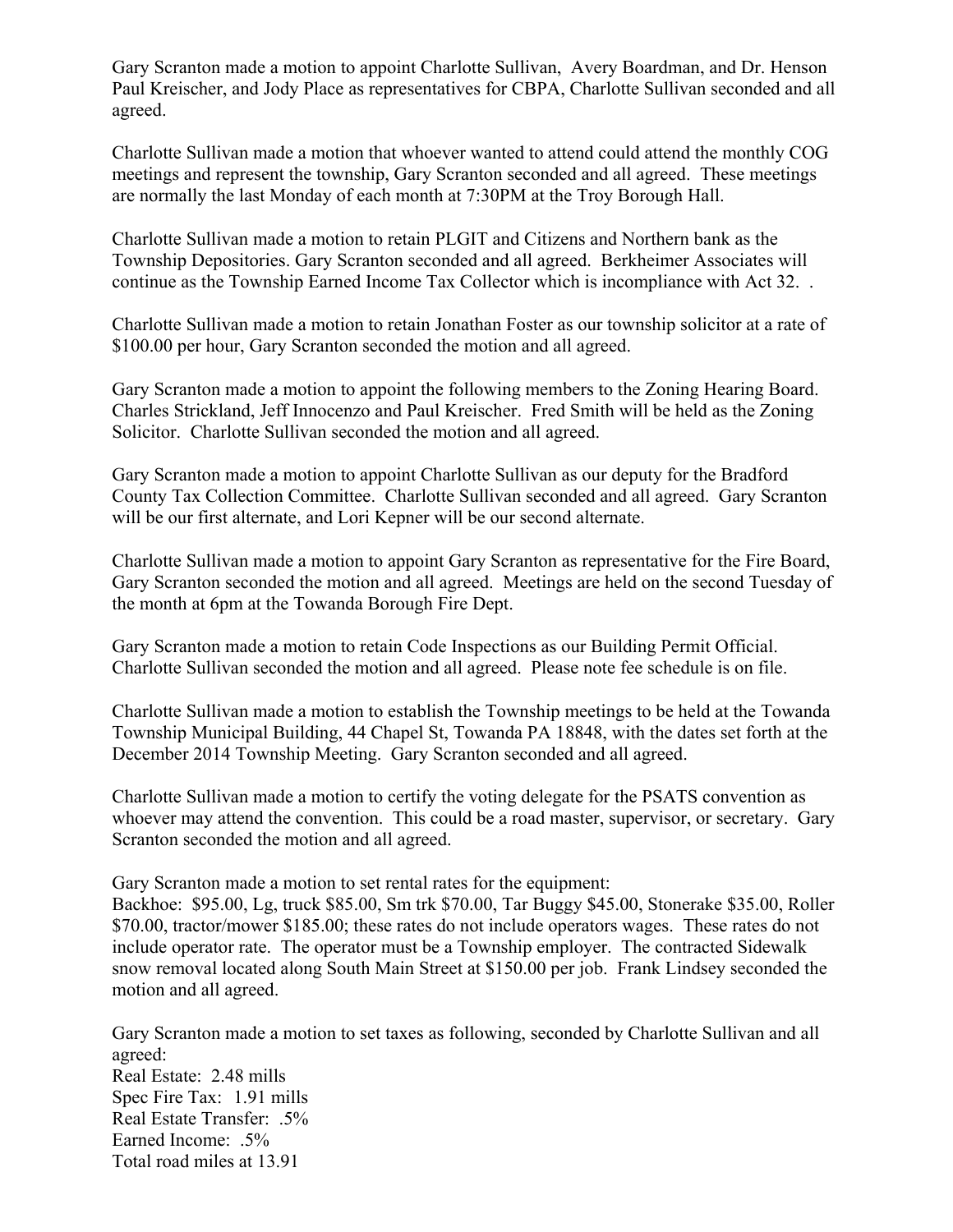Federal Mileage Rate for 2016 at .54 cents per mile.

Charlotte Sullivan made a motion to authorize payment of everyday utilities bills, etc when due, to avoid late charges. Gary Scranton seconded and all agreed.

Gary Scranton made a motion to donate \$300.00 to the Bradford County Humane Society, \$100.00 donation to the veteran's memorial park, and \$1400.00 to the Towanda Public Library. Charlotte Sullivan seconded and all agreed.

Gary Scranton made a motion to authorize the Road master to make purchases up to \$1000.00 without prior approval of the board and will provide the secretary with the purchase information and invoice. Charlotte Sullivan seconded the motion and all agreed.

Gary Scranton made a motion to establish a 5 minute limit on visitors to be heard during our township meetings. Charlotte Sullivan seconded the motion and all agreed.

Charlotte Sullivan made a motion to set holidays & benefits which are to be determined by the employee manual. Gary Scranton seconded the motion and all agreed. Gary also made a motion to review the employee manual this year to be sure that it is up to date.

Gary Scranton made a motion to adjourn, seconded by Charlotte Sullivan and all agreed.

No visitors present.

 $Signed:$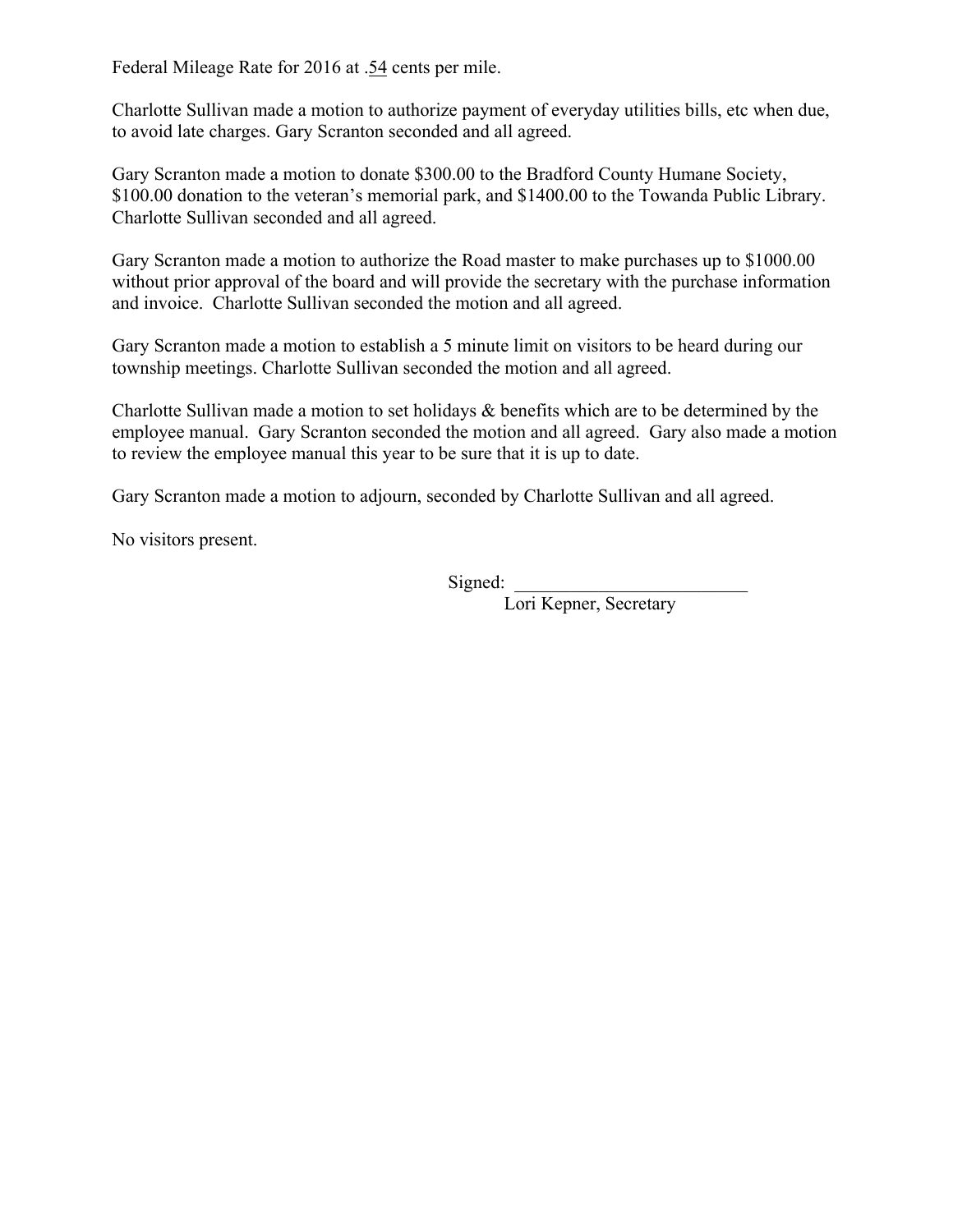### Regular Monthly Meeting January 4th, 2016 – 10:00am

The Regular Monthly meeting was held on January 4th, 2016 at 5pm at the Towanda Township Office. The meeting was called to order by Vice-President Charlotte Sullivan Present were: Supervisors Charlotte Sullivan and Gary Scranton, and Lori Kepner, secretary, Raymond Green Jr., Road Master. Also present were Jonathan P. Foster Sr., Esquire. Francis Lindsey was not present.

The Pledge of Allegiance was recited

Minutes of the November 9th 2015 meeting were approved. Motion by Charlotte Sullivan and seconded by Gary Scranton.

Treasurer's Reports were approved. Motion by Gary Scranton to accept the treasurer's report and bills to be paid. Seconded by Charlotte Sullivan.

We received a copy of the Minutes and agendas for the Towanda Municipal Authority. TMA considers Lime Street a paper street. We received minutes and agenda for the Central Bradford Progress Authority: Paul Kreischer would like to represent Towanda Township and wishes to remain on the CBPA board. Charlotte Sullivan made a motion to accept Paul Kreischer request to stay on the CBPA board. Gary Scranton seconded and all agreed. Charlotte attended the Bradford County Tax Collection Committee meeting. She provided copies of minutes and agenda for that meeting.

Fire Report: The fire department had helped with the flushing of our road pipes. We sent them a donation of \$250.00 for their services. The board was in agreement with this charge. Ray Green explained it was a huge help for the Township and saved the Township many hours of work.

Road Report by Ray Green: All storm repairs have been completed. They have done all seal crack work on roads. They have cleaned up the cemetery for the season. All ditches and pipes have been cleaned and cleared. We are ready for winter to come all cinders and salt are in and all equipment is ready. Ray and Gary attended the Flagger class and both passed the test.

Miscellaneous Business. Jonathan reported on a proposed road paving ordinance; he is still working on it should have draft ready at next township meeting. Jonathan still working on Lime Street paperwork would like to send letters to property owners stating that it is a paper street and has never been taken over by the Township. Mr. DuPont is working hard on making the property up to par. He has been more then helpful and willing to do whatever he needs to do. After a lot of consideration the board has decided to use their own elected auditors to perform the 2015 audit. The least expensive quote the Township received was \$2500.00. The board feels the current auditors are very capable of doing the audit for 2015. Gary Scranton made the motion to have the elected auditors for Towanda Township do the 2015 audit. Charlotte Sullivan seconded and all agreed. Charlotte Sullivan made a motion to have a special meeting on December 14<sup>th</sup>, 2015 to approve the budget. Gary Scranton seconded and all agreed. The reorganization meeting will be held on January 4<sup>th</sup>, 2016 by Second Class Township code.

Correspondence. All correspondence had been forwarded to supervisors.

Subdivision/Gas Wells: No NOI'S were received for the Township.

Gary Scranton made a motion to adjourn. Charlotte Sullivan seconded and all agreed.

Next Township Meeting is scheduled for January  $4<sup>th</sup>$ , 2016 at 10:00am at the Township office.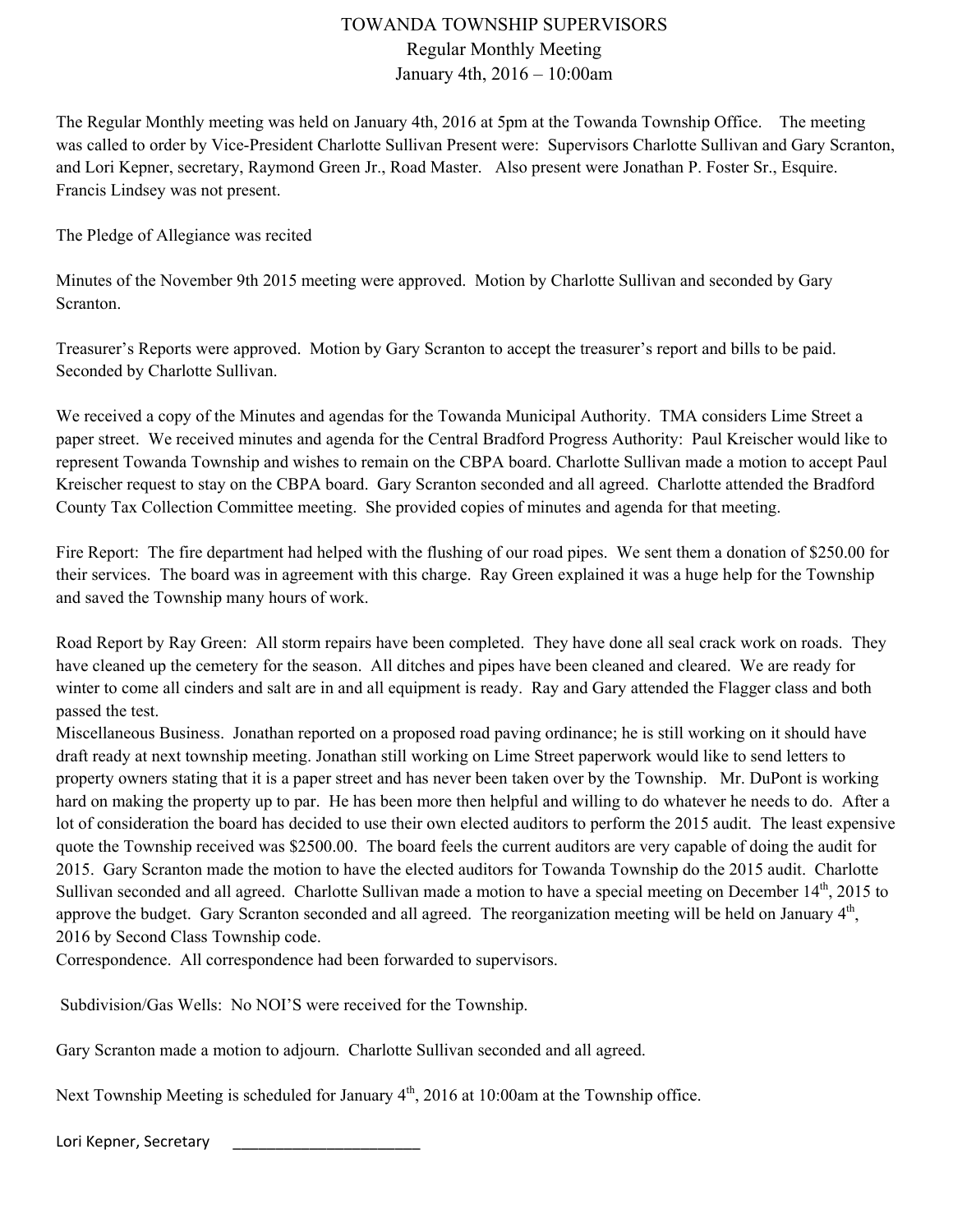Regular Monthly Meeting February 8th, 2016 – 10:00am

The Regular Monthly meeting was held on February 8th, 2016 at 10am at the Towanda Township Office. The meeting was called to order by President Charlotte Sullivan. Supervisors Present were: Charlotte Sullivan and Gary Scranton. Other present were Lori Kepner, secretary, Raymond Green Jr., Road Master and Jonathan P. Foster Sr., Esquire. Francis Lindsey was not present.

The Pledge of Allegiance was recited

Minutes of the January Reorganization meeting and the January Regular meeting were approved. Motion by Charlotte Sullivan and seconded by Gary Scranton.

Treasurer's Reports and bills to be paid were approved. Motion by Gary Scranton to accept the treasurer's report and bills to be paid. Seconded by Charlotte Sullivan with the addition of the Bradco Supply bill for the new F550 of \$37464.69 and \$1559.80 for the new auger which will come out of the PUC monies.

We received a copy of the Minutes and agendas for the Towanda Municipal Authority. Nothing new right now. We received minutes and agenda for the Central Bradford Progress Authority: Nothing new right now. TCC meeting in March. The county planning commission position back up for hire.

Fire Report: Nothing new right now.

Road Report by Ray Green: Ray had the 07 F550 and Top kick inspected. The F250 is due this February. The new spreader auger/motor is in for the 07 F550. The new truck issues have been adjusted. We just received heating oil for the garage this year. Look into natural gas for heat. Ray cleaned up a tree on Woodside. He has been brush cutting. Tar and chip projects this year should be lower cost due to oil prices being down. We can get more for our money this year. Ray is working on Evans driveway pipe issue. We need to still address garbage on Bridge st. Doing winter maintenance on roads as needed.

Miscellaneous Business. Jonathan reported on a proposed road paving ordinance; he is still working on it should have draft ready at next township meeting. Jonathan still working on Lime Street paperwork would like to send letters to property owners stating that it is a paper street and has never been taken over by the Township. Mr. DuPont has completed the work that the Township has asked him to do. Jonathan will notify Mr. Duponts lawyer that he has satisfied our concerns. We need to have an engineer review the subdivision paperwork, Jonathan will call someone. Correspondence. All correspondence had been forwarded to supervisors.

Subdivision/Gas Wells: No NOI'S were received for the Township.

Gary Scranton made a motion to adjourn. Charlotte Sullivan seconded and all agreed.

Next Township Meeting is scheduled for March 7th, 2016 at 10:00am at the Township office.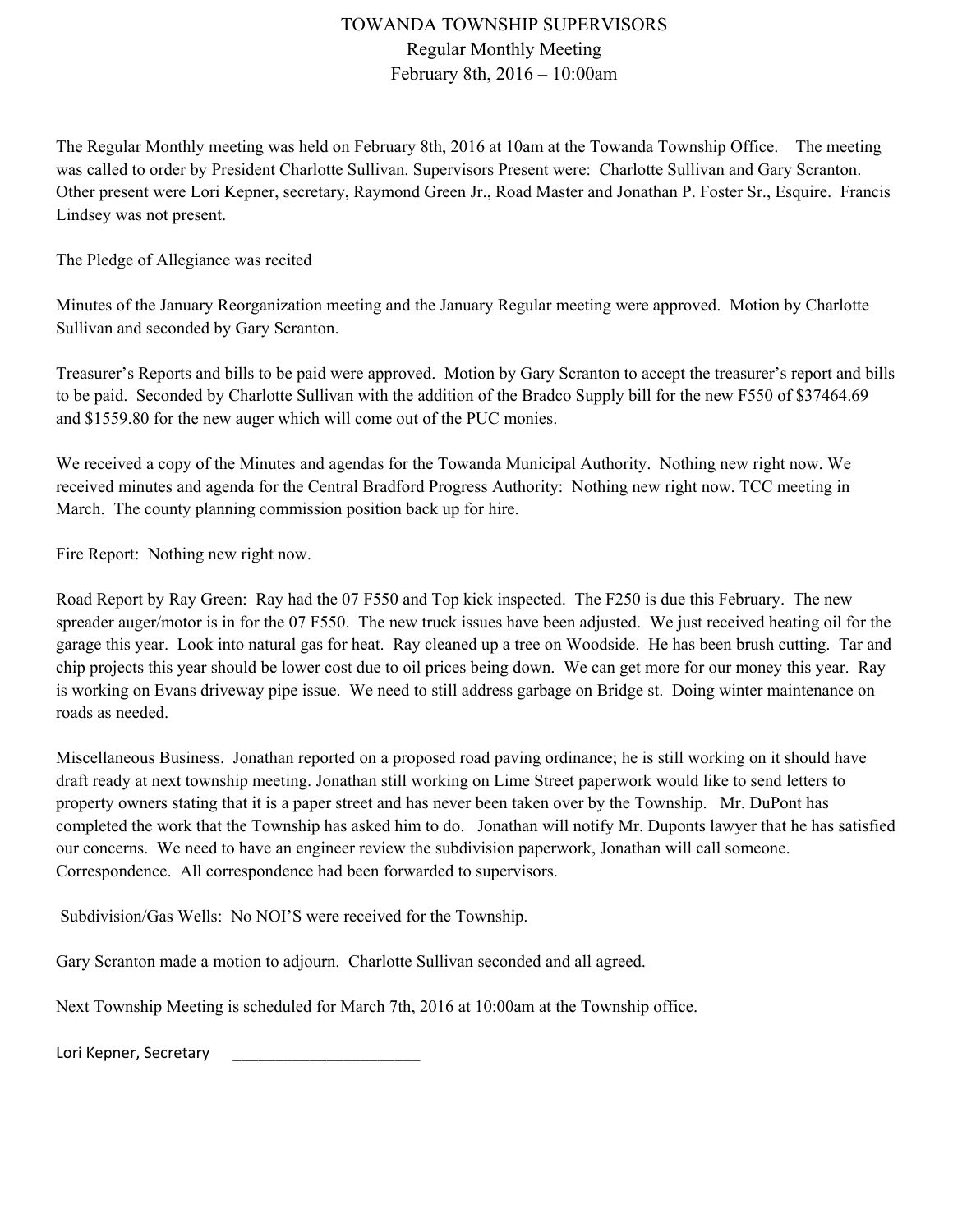Regular Monthly Meeting March 7th, 2016 – 10:00am

The Regular Monthly meeting was held on March 7th, 2016 at 10am at the Residence of Francis Lindsey. The meeting was called to order by President Charlotte Sullivan. Supervisors Present were: Charlotte Sullivan, Frank Lindsey and Gary Scranton. Other present were Lori Kepner, secretary, Raymond Green Jr., Road Master and Jonathan P. Foster Sr., Esquire.

The Pledge of Allegiance was recited

Minutes of the February Regular meeting were approved. Motion by Gary Scranton and seconded by Charlotte Sullivan and all agreed.

Treasurer's Reports and bills to be paid were approved. Motion by Gary Scranton to accept the treasurer's report and bills to be paid. Seconded by Frank Lindsey and all agreed.

TMA/CBPA REPORT: We received a copy of the Minutes and agendas for the Towanda Municipal Authority. Dick Schmeig resigned as a board member. We received minutes and agenda for the Central Bradford Progress Authority: PANDA should be online this month. The TCC meeting in March.

Fire Report: Nothing new right now.

Road Report by Ray Green: We rec'd our liquid fuels payment \$62,704.29. We ordered a load of salt, garbage on bridge street we need to work on, Equipment inspected and some need repairs, brush trimming, ditch and pipe work done, trees down, meet with contractors for road work for this year. Suit Kotes equipment now on COSTARS. New rear tires on backhoe. Removed trees that were down. The rain we rec'd wasn't an issue on the roads. Gary Scranton checked on natural gas for the garage. At this time Valley Energy explained it is not available. Ray discussed roads he'd like to work on this year. Ray is to look into door bells for office for Lori.

Miscellaneous Business. James from the Daily review called and spoke to Charlotte wanting an explanation of how are meetings are run and if we advertise them and their changes etc., to make sure we are running according to the second class township code and the sunshine law. The Daily Review is doing the research for the Pennsylvania newspaper association.

Jonathan reported on a proposed road paving ordinance; he is still working on it should have draft ready at next township meeting. We reviewed some questions Jonathan had on the road paving ordinance he will adjust his paperwork accordingly. Jonathan still working on Lime Street paperwork. We can take Joe DuPont off of his agenda. We need to have an engineer review the subdivision paperwork, Jonathan will call someone.

Correspondence. All correspondence had been forwarded to supervisors.

Subdivision/Gas Wells: No NOI'S were received for the Township.

Gary Scranton made a motion to adjourn. Frank Lindsey seconded and all agreed.

Next Township Meeting is scheduled for April 4th, 2016 at 10:00am at the Township office.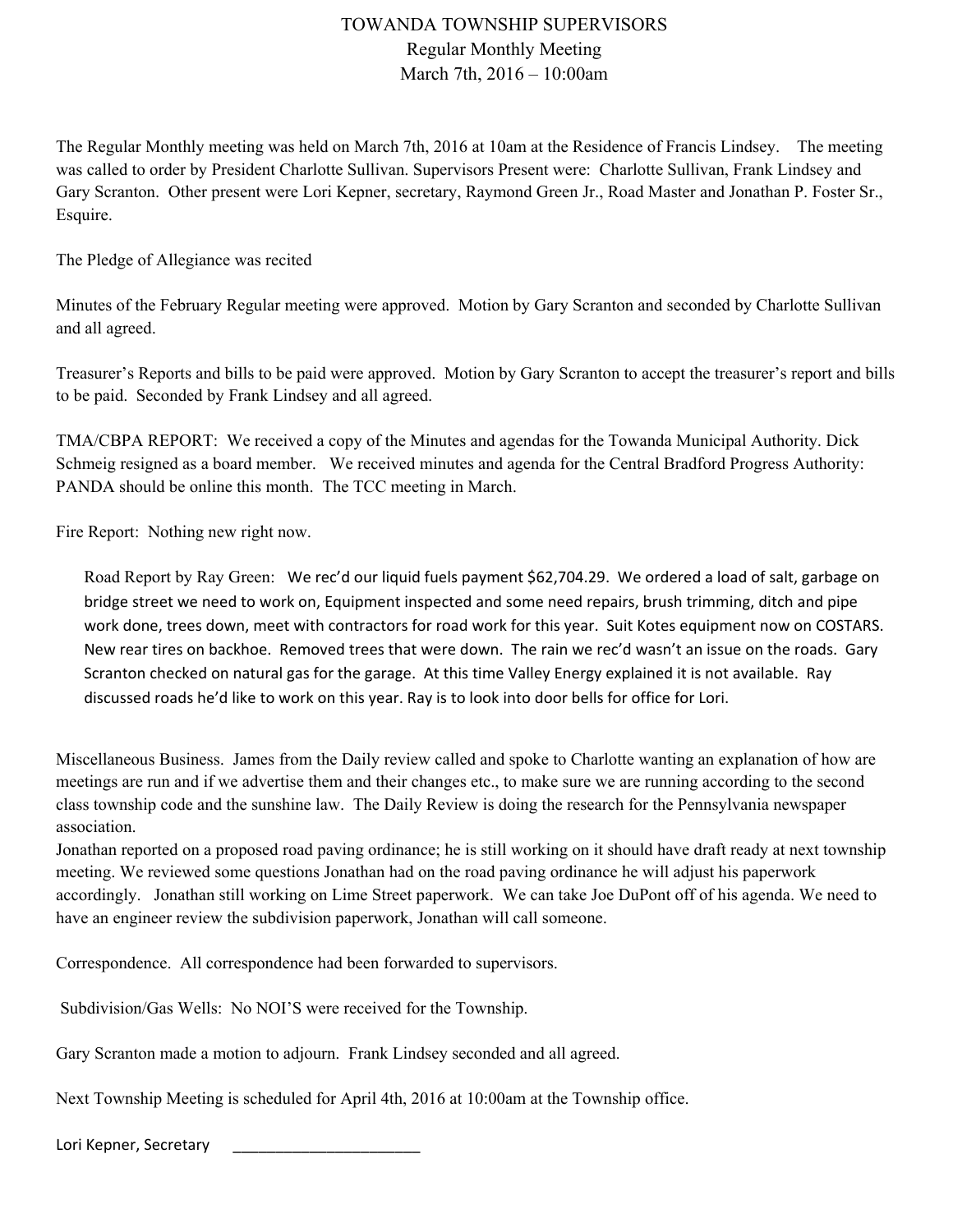## Regular Monthly Meeting April 5th, 2016 – 10:00am

The Regular Monthly meeting was held on April 5th, 2016 at 10am at the Residence of Francis Lindsey. The meeting was called to order by President Charlotte Sullivan. Supervisors Present were: Charlotte Sullivan, Frank Lindsey and Gary Scranton. Others present were Lori Kepner, secretary, Raymond Green Jr., Road Master and Jonathan P. Foster Sr., Esquire. Visitors present were Wilma Lindsey and James Lowenstein, from the Daily Review. The Pledge of Allegiance was recited

**Minutes** of the March Regular meeting were approved. Motion by Gary Scranton and seconded by Charlotte Sullivan and all agreed.

**Treasurer's Reports** and bills to be paid were approved. Motion by Charlotte Sullivan to accept the treasurer's report and bills to be paid. Seconded by Gary Scranton and all agreed.

**TMA/CBPA REPORT:** Nothing new with the TMA, just discussed Well issues. CBPA did not have a quorum for a meeting. Charlotte explained that Towanda Borough was applying for DCNR grant money for a new Bike Trail which will run from North Towanda through to Monroeton along the railroad. They are in the process of getting the Rail Study done, and are asking for a Commitment letter and Resolution from each municipality in support of the project, along with a \$2000.00 donation which will help with the cost of the Rail Study which is approximately \$16,100.00. Gary Scranton made a motion that the Board of Supervisors of Towanda Township are in support of the Rail Study and Bike trail by resolution and commitment letter and to also donate \$2000.00 for the Rail Study, but would like to see the Bike trail, to incorporate a walking trail as well. Charlotte Sullivan seconded the motion and all agreed. Lori will type up the commitment letter and Jonathan Foster will draft the resolution.

**Fire Report**: Nothing new right now. No burn ban has been issued for our area. The Fire dept is going to do an equipment inventory to assess what is out of date.

**Road Report by Ray Green**: Plowed and cindered as needed. Removed down branches and trees from the storm. Received information from Suit Kote on tar and chip work to the village. David Sullivan will berm the sidewalks. Ray met with Eric Casanave from Stiffler McGraw to look over work done to Hemlock Hills. Ray got the new tires put on the backhoe. The F550 needs a need antenna and windshield; we will get with Gannon Insurance to see about the replacement of the windshield. Ray would like to start work on Tip Top to replace four cross pipes in May. We will get a price closer to may since the price has been dropping on the cost of the pipes. We will have to close the road when replacing the pipes so we will have to advertise it, put out a notice to all landowners on Tip Top, and also call 911. He still needs to do some ditch work and also repair some pot holes on Johnston rd. There is garbage being dumped along Bridge Street that needs to be addressed before it gets any worse. Gary Scranton explained that he talked to Joe Snell and Joe would talk with Chip Hoffman about who owns the property where all this garbage is being dumped at on Bridge Street and they would get back to us. Once we get this information, Lori is to send a friendly letter to the land owner explaining the situation to see if the land owner will work with the Township or if the Township will have to contact DEP. Bridge Street is a State road. Also a house along South Main Street has garbage building up at its location.

**Miscellaneous Business**. James from the Daily reviewed asked Ray Green about the cross pipes on Tip Top. The BCTOA Spring Dinner will be held on May  $26<sup>th</sup>$ , 2016 at the Wysox Fire Hall starting at 6:30pm. The new computers have been installed in the Township office and garage office. Email system still need a little work. Jonathan reported on a proposed road paving ordinance; he is still working on it. Jonathan still working on Lime Street paperwork. Lori Kepner attended the TCC meeting for Charlotte. There was nothing new to discuss at the time. Next meeting will be in September. At this time Charlotte Sullivan called an executive meeting to discuss possible litigation issues, 11:00am. At 11:30am Charlotte Sullivan made a motion to come out of executive session. The Board discussed the Hemlock Hill Subdivision. Correspondence. All correspondence had been forwarded to supervisors. Subdivision/Gas Wells: No NOI'S were received for the Township. Gary Scranton made a motion to adjourn. Frank Lindsey seconded and all agreed. Next Township Meeting is scheduled for May 2nd, 2016 at 10:00am. Lori Kepner, Secretary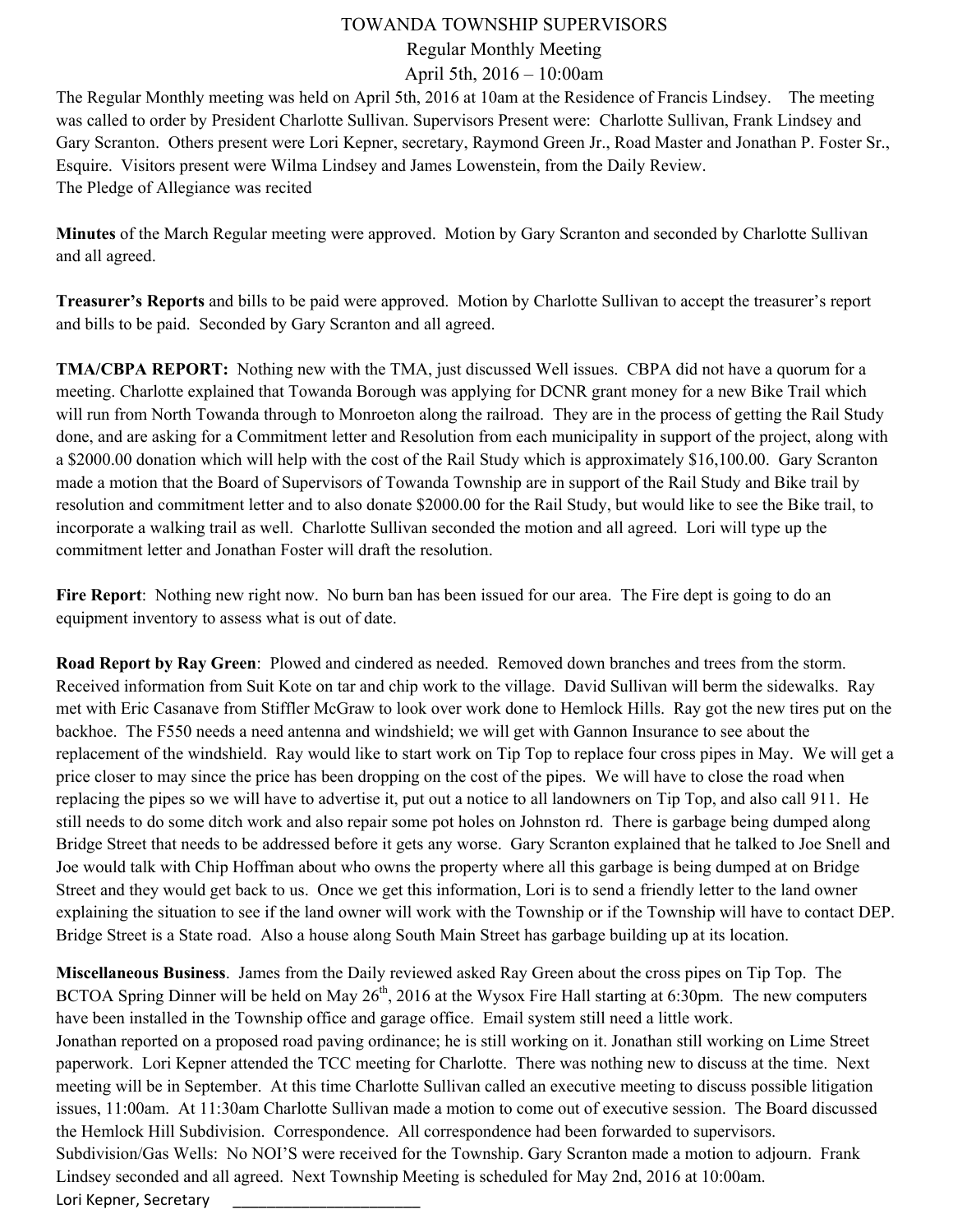# Regular Monthly Meeting

May 2nd, 2016 – 10:00am

The Regular Monthly meeting was held on May 2nd, 2016 at 10am at the Residence of Francis Lindsey. The meeting was called to order by President Charlotte Sullivan. Supervisors Present were: Charlotte Sullivan, Frank Lindsey and Gary Scranton. Others present were Lori Kepner, secretary, Raymond Green Jr., Road Master and Jonathan P. Foster Sr., Esquire. Visitors present were Wilma Lindsey. The Pledge of Allegiance was recited

**Minutes** of the April Regular meeting were approved. Motion by Frank Lindsey and seconded by Gary Scranton and all agreed.

**Treasurer's Reports** and bills to be paid were approved. Motion by Gary Scranton to accept the treasurer's report and bills to be paid. Seconded by Frank Lindsey and all agreed. The supervisors discussed getting a credit card in the Township's name. It would have around a \$1000.00 limit. The supervisors are to discuss this at the next meeting what our options are.

**TMA/CBPA REPORT:** Bulk water sales are up. Chief has extended their 3 year lease. Nothing new from CBPA. We sent the letter and resolution to CBPA showing we were in favor of the bike trail. The office received copies of minutes and agendas from previous meetings.

**Fire Report**: Nothing new right now.

**Road Report by Ray Green**: Ray would like to start the Tip Top project replacing pipes as soon as the weather breaks probably in middle of May. We need to contact the county, Asylum Twp., and the resident's along Tip Top. We will also put a notice in the Daily Review. The road crew has been patching holes, cleaning ditches, mowing and cleaning the cemetery, they cleaned the sidewalk, sweep cinders off of the intersections and got the Ford tractor starter fixed. He is still working on other road projects for this summer. We will still need to order two loads of salt before the end of June to meet our minimum requirement for the COSTARS salt contract. He will also be getting in cinders before the salt to make sure they dry in time for winter.

**Miscellaneous Business**. The BCTOA spring Dinner will be held on May 26<sup>th</sup>, 2016 at the Wysox Fire Hall starting at 6:30pm. Jonathan reported on a proposed road paving ordinance; he is still working on it. Jonathan still is working on Lime Street paperwork. The office will be closed on May  $30<sup>th</sup>$  for the holiday. Cole Cemetery flags for the vets will be put out before Memorial Day. We need to update the Cole cemetery part of our Web page and anything else that needs updated. The 2015 audit is done and supervisor's rec'd a copy of the report. We have sent the letter out to the property owner on Bridge Street just waiting on a response back. We will check with Brad Cummings on the possible creek repair along Patton Hill Rd.

Correspondence. All correspondence had been forwarded to supervisors.

Subdivision/Gas Wells: No NOI'S were received for the Township.

Gary Scranton made a motion to adjourn. Frank Lindsey seconded and all agreed. Next Township Meeting is scheduled for June  $6<sup>th</sup>$ , 2016 at 10:00am. The meeting will probably be held at Frank Lindsey's residence again. If it will be we will advertise the notice.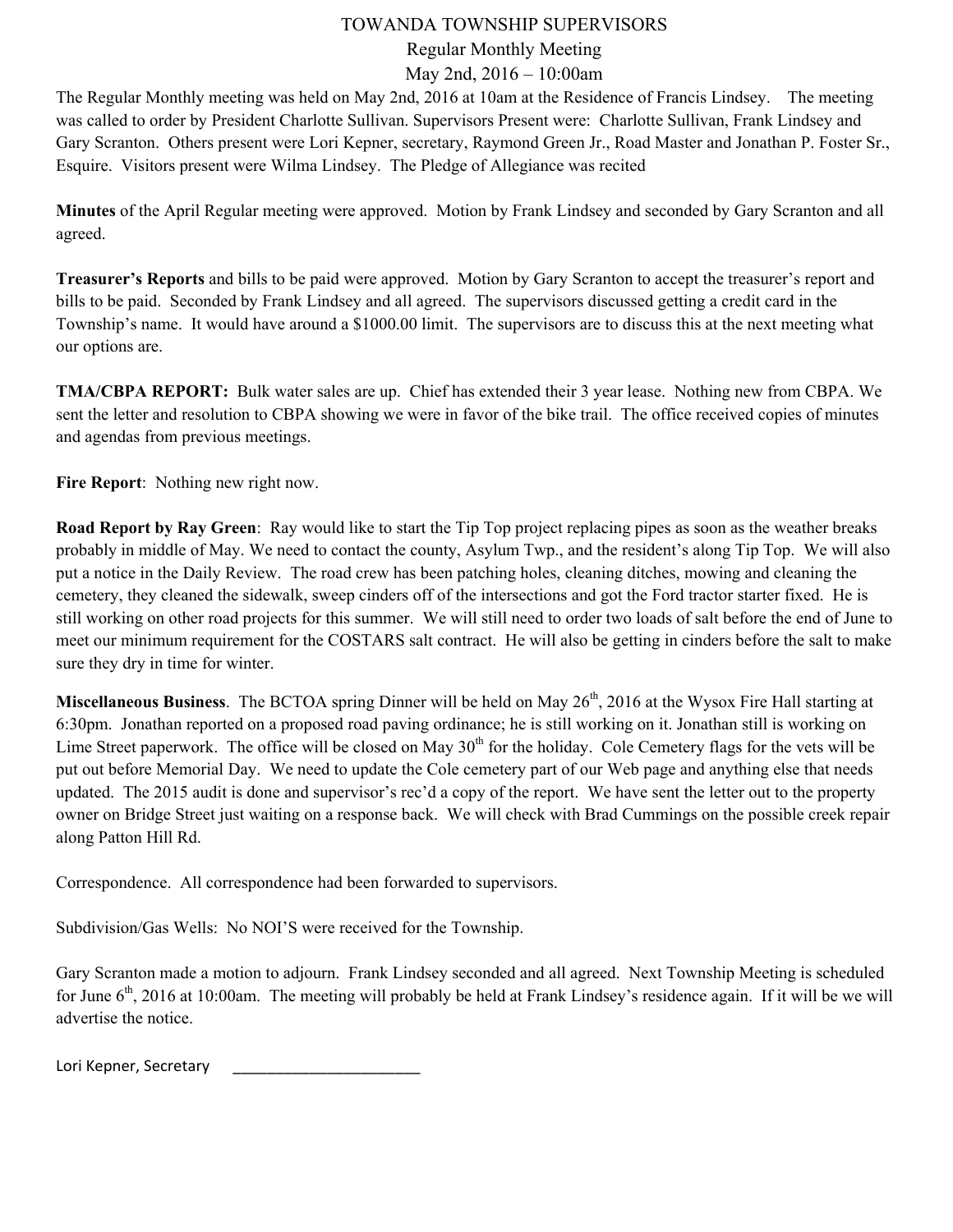# Regular Monthly Meeting

## June 6th, 2016 – 10:00am

The Regular Monthly meeting was held on June 6th, 2016 at 10am at the Residence of Francis Lindsey. The meeting was called to order by President Charlotte Sullivan. Supervisors Present were: Charlotte Sullivan, Frank Lindsey and Gary Scranton. Others present were Lori Kepner, secretary, Raymond Green Jr., Road Master and Jonathan P. Foster Sr., Esquire. Visitors present were Wilma Lindsey and Eric Casanave(Stiffler McGraw). The Pledge of Allegiance was recited

**Minutes** of the May 2<sup>nd</sup>, 2016 Regular meeting were approved. Motion by Frank Lindsey and seconded by Gary Scranton and all agreed.

**Treasurer's Reports** and bills to be paid were approved. Motion by Gary Scranton to accept the treasurer's report and bills to be paid. Seconded by Charlotte Sullivan and all agreed.

**TMA/CBPA REPORT:** Charlotte attended the TMA meeting. They discussed the Gateway Green Project. With CBPA there was nothing new Charlotte needed to report.

**Fire Report**: Nothing new right now.

**Road Report by Ray Green**: Tip Top project of the replacing the pipes is almost done. Ray and Larry replaced the 3, but are waiting to do the larger one at a different date. The water running through that pipe right now would make it very difficult to replace. They will replace that one when the time is right. The crew has been patching holes, cleaning ditches, mowing and cleaning the cemetery, we received the one load of salt needed out of the two before June 30<sup>th</sup> for the COSTARS contract, we will order the last one right before June  $30<sup>th</sup>$ . There is a bump on Patton Hill road that needs repaired, Ray will have Eric Casanave look at it after the meeting. Ray still needs to get further information on the road projects for the village. Equipment has been serviced as needed.

**Miscellaneous Business**. Jonathan reported on a proposed road paving ordinance; he is still working on it. Jonathan still is working on Lime Street paperwork. Jonathan will wait on report from Eric Casanave before sending a letter to Mr. Dirt. Bart Schrader Estate subdivision was submitted. The Township found no adverse comments. Steve Place on creek repairs, we are still looking into this for him. At this time Chairman, Charlotte Sullivan called for an executive meeting at 12:00pm. Frank Lindsey made a motion at 12:30 to come out of executive session, Charlotte Sullivan seconded and all agreed. The executive session was held to discuss possible legal matters. Also we need to change the authorized signers on our Plgit and C&N accounts to include all supervisors. We will update this each year at our reorganizational meeting in January. We will also have at least one supervisor sign checks and deposits along with the treasurer. We will look into getting a credit card for Ray Green from the C&N account with a limit of \$1000.00 and a cap at \$2000.00 in case of an emergency. Ray will make sure all expenses records are giving to the secretary treasurer to be handed in each month as an expense report. Gary Scranton made this motion it was seconded by Charlotte Sullivan and all agreed. We will have Clayton Green mow the grass at the cemetery and garage for \$7.25 an hour as a contracted rate.

Correspondence. All correspondence had been forwarded to supervisors.

Gas Wells: No NOI'S for Towanda Township received.

Gary Scranton made a motion to adjourn. Frank Lindsey seconded and all agreed. Next Township Meeting is scheduled for July $11^{th}$ , 2016 at 10:00am.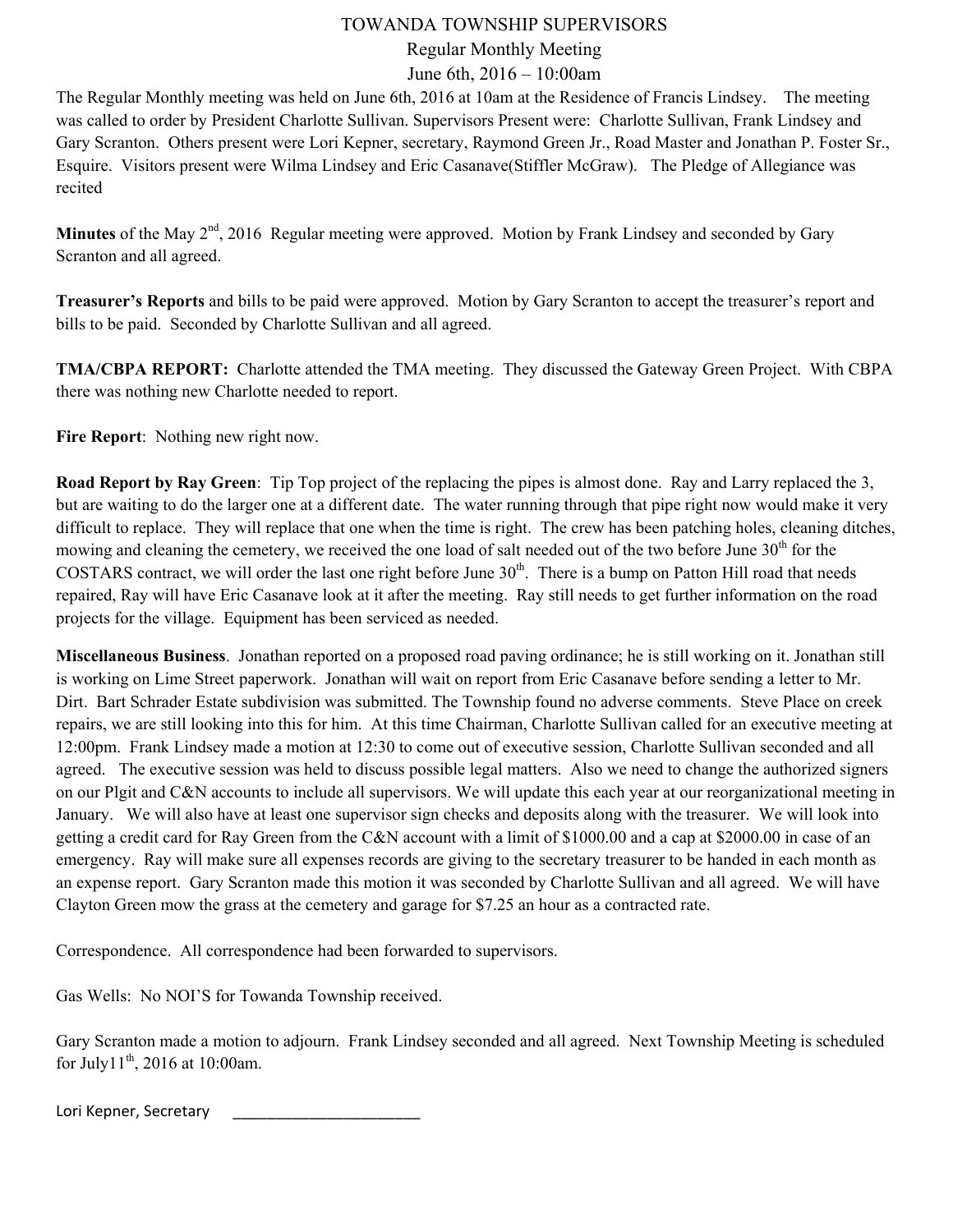## Regular Monthly Meeting July 11th, 2016 – 10:00am

The Regular Monthly meeting was held on June 6th, 2016 at 10am at the Towanda Township Office. The meeting was called to order by President Charlotte Sullivan. Supervisors Present were: Charlotte Sullivan, and Gary Scranton. Francis Lindsey was not present. Others present were Lori Kepner, secretary, Raymond Green Jr., Road Master and Jonathan P. Foster Sr., Esquire. Visitors present were James Lowenstein. The Pledge of Allegiance was recited

**Minutes** of the June 6th, 2016 Regular meeting were approved. Motion by Gary Scranton and seconded by Charlotte Sullivan and all agreed.

**Treasurer's Reports** and bills to be paid were approved. Motion by Gary Scranton to accept the treasurer's report and bills to be paid. Seconded by Charlotte Sullivan and all agreed.

**TMA/CBPA REPORT:** Charlotte attended the TMA meeting. Chief resigned the gas lease. They discussed the Bridge Street Project. The BCTCC meeting set for June 15<sup>th</sup>, 2016 was canceled. Charlotte didn't attend the CBPA meeting.

**Fire Report**: They discussed the repairs on the Ladder truck. Towanda Gun Club Hydrant not east to get to. Ray will get ahold of Bill and go over what they need to do to make it more accessible.

**Road Report by Ray Green**: Tip Top project of the replacing the pipes is almost done. Ray and Larry replaced the 3, but are waiting to do the larger one at a different date. We need to contact Eric on the report he was supposed to get to us on Hemlock Hill road review. Lori will email Eric. Penn Dot to do work on Dip in road along south Main Street. Patching done, all salt and cinders ordered. Ray has been mowing along roads. Mahoney road ditch work will be done in July. Ray will to get further information on the road projects for the village. Equipment has been serviced as needed. The supervisors meet with Penn dot on the improvements that Penn dot wants to make at the intersection of Rt 220 and SR 2027, right now it is only in the review stages. Penn dot will be in touch with the Township at a further date.

**Miscellaneous Business**. Jonathan reported on a proposed road paving ordinance; he is still working on it. Jonathan still is working on Lime Street paperwork. Jim Pryne is doing a title search. Jonathan waiting on the report from Eric Casanave as well. The Township directed Jonathan Foster to write a letter to Steve Place on the results of the information found out through the Bradford County Conservation District. We need to look into donations to area organizations which are allowed under the PUC regulations. Charlotte Sullivan explained that the borough would like a donation towards the engineering study for the proposed bike/walk trailer of an additional \$525.00. Gary Scranton seconded the motion and all agreed. This will cover the additional engineering costs that have been brought before Towanda Borough. Lori will take off July  $22^{nd}$  and Aug  $10^{th}$ , which was approved by the board. Ray will be taking off July  $12^{th}$ -July  $14^{th}$ which was approved by the board. Cole Cemetery plot map Gary Scranton is working on. He explained Scott Williams with Butler Engineering will get that done for us at no cost.

Correspondence. All correspondence had been forwarded to supervisors.

Gas Wells: No NOI'S for Towanda Township received.

Gary Scranton made a motion to adjourn. Charlotte Sullivan seconded and all agreed. Next Township Meeting is scheduled for August  $1<sup>st</sup>$ , 2016 at 10:00am.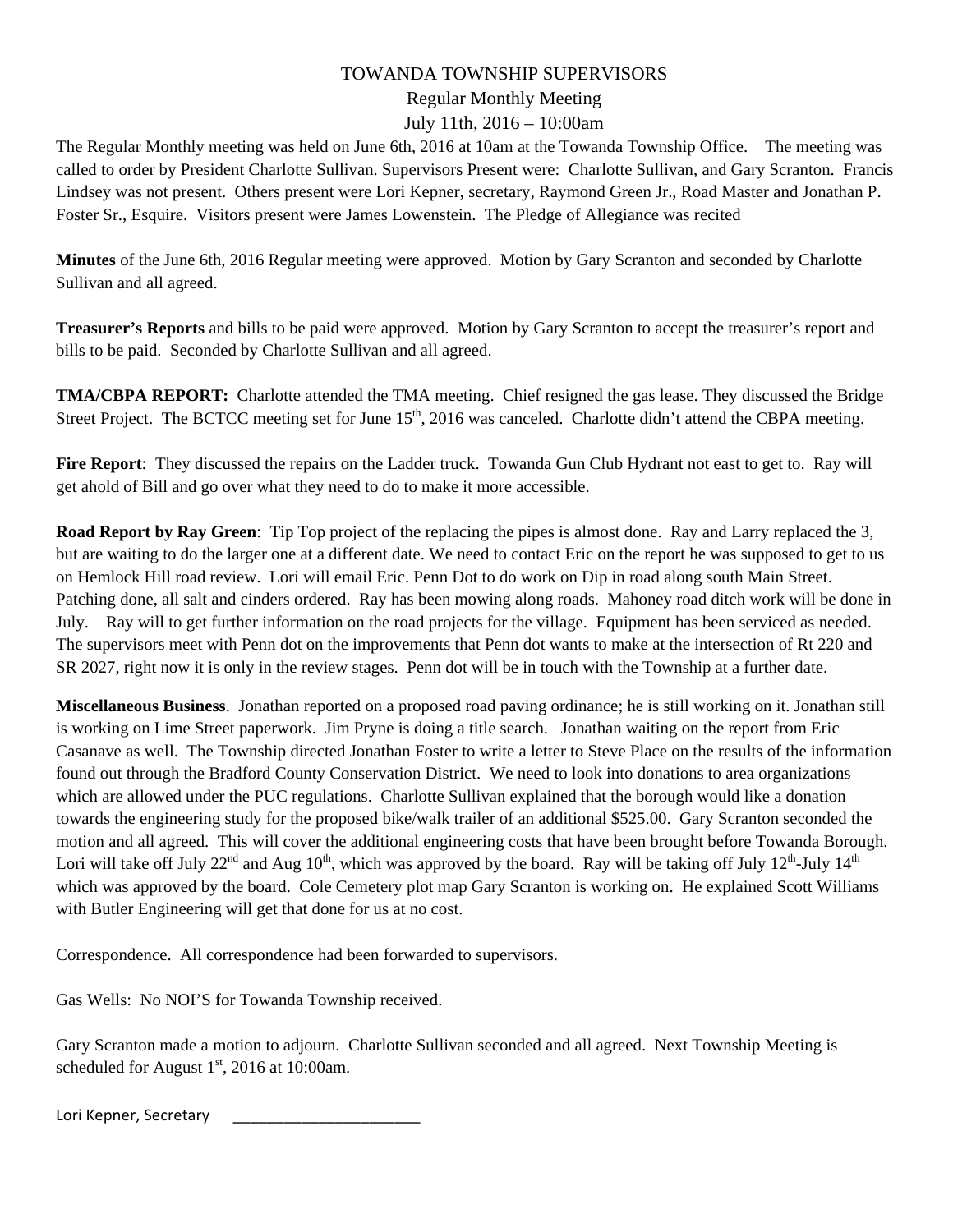# TOWANDA TOWNSHIP SUPERVISORS Regular Monthly Meeting

The Regular Monthly meeting was held on August 1st, 2016 at 10am at the Towanda Township Office. The meeting was called to order by President Charlotte Sullivan. Supervisors Present were: Charlotte Sullivan, and Gary Scranton. Francis Lindsey was not present. Others present were Lori Kepner, secretary, Raymond Green Jr., Road Master and Jonathan P. Foster Sr., Esquire. No visitors were present. The Pledge of Allegiance was recited

**Minutes** of the August 1<sup>st</sup>, 2016 Regular meeting were approved. Motion by Gary Scranton and seconded by Charlotte Sullivan and all agreed.

**Treasurer's Reports** and bills to be paid were approved. Motion by Gary Scranton to accept the treasurer's report and bills to be paid. Seconded by Charlotte Sullivan and all agreed.

**Visitors:** Tony Ventello from CBPA was present to discuss the Guthrie Resolution: This is a resolution authorizing approval of the issuance of revenue bonds by the Central Bradford Progress Authority and declaring that it is desirable for the health, safety and welfare of the people in this municipality and other areas for the Central Bradford Progress Authority to finance certain facilities serving the people of the municipality and such other areas. Gary Scranton made a motion to approve the resolution dated 08/01/2016, Charlotte Sullivan seconded and all agreed.

**TMA/CBPA REPORT:** There was no TMA meeting. We received an updated managers' report from Kyle. Charlotte provided minutes from the May CBPA meeting and also the email from BCTCC that the new individual alphabetical and employer alphabetical listings are available to review.

**Fire Report**: Nothing new right now. We received the quarter fire call report and bill.

**Road Report by Ray Green**: Tip Top project of the replacing the pipes is done; we will hopefully pave it next month. Gary Scranton made the motion to pave Tip Top. Robert's Paving will be doing the work. Charlotte Sullivan seconded the motion and all agreed. All projects have been provided with quotes. Ray has cut back the berms in the village for the tar and chip project. The July  $25<sup>th</sup>$ , 2016 storm resulted in trees down but no water damage. Ray is to have someone check the township buildings for damages. Mahoney ditch work getting done. We called PA One call when needed. Tar and Chip project to be done by SuitKote, Gary Scranton made a motion to have Suite Kote do the tar and chip project which will be covered under the Costars program. Charlotte Sullivan seconded and all agreed. All quotes were received for the tar and chip project from Suit Kote. Ray has worked on the fire hydrant access for Towanda Fire Dept. We received correspondence from Eric on the report he was supposed to get to us on the Hemlock Hill road review. We need to keep an eye on the road work being done on Hemlock Hill. The cut off for tar and chip projects for the year is September  $15<sup>th</sup>$ , 2016.

**Miscellaneous Business**. Jonathan is still working on road paving ordinance. Jim Pryne is doing a title search on Lime Street and is to contact Jonathan with any information. Foster researched and reviewed information on Lime Street. Foster sent letter to property owners stating Township does not require vacation of Lime Hill Road. Foster Sent a letter to Robert Fenton, Richard Vanderpool and Sandy Jo Vanderpool stating the Township will not be taking any further action in connection with this driveway or unopened street. The Township directed Jonathan Foster to write a letter to Steve Place on the results of the information found out through the Bradford County Conservation District; we need to make sure that letter gets sent. Cole Cemetery plot map Gary Scranton is working on. He explained Scott Williams with Butler Engineering will get that done for us at no cost. We need this done since we are selling more plots now. The township will be closed on September  $5<sup>th</sup>$ , 2016 for the Holiday. The township received the revised COG draft of bylaws for review. Gary Scranton made a motion to approve the revised bylaws; Charlotte Sullivan seconded and all agreed. **Correspondence.** All correspondence had been forwarded to supervisors. Gas Wells: No NOI'S for Towanda Township received. We received a subdivision request from Michael Cantellops; the Township supervisors had no adverse comments.

Charlotte Sullivan made a motion to adjourn at noon. Gary Scranton seconded and all agreed. Next Township Meeting is scheduled for September 12, 2016 at 10:00am.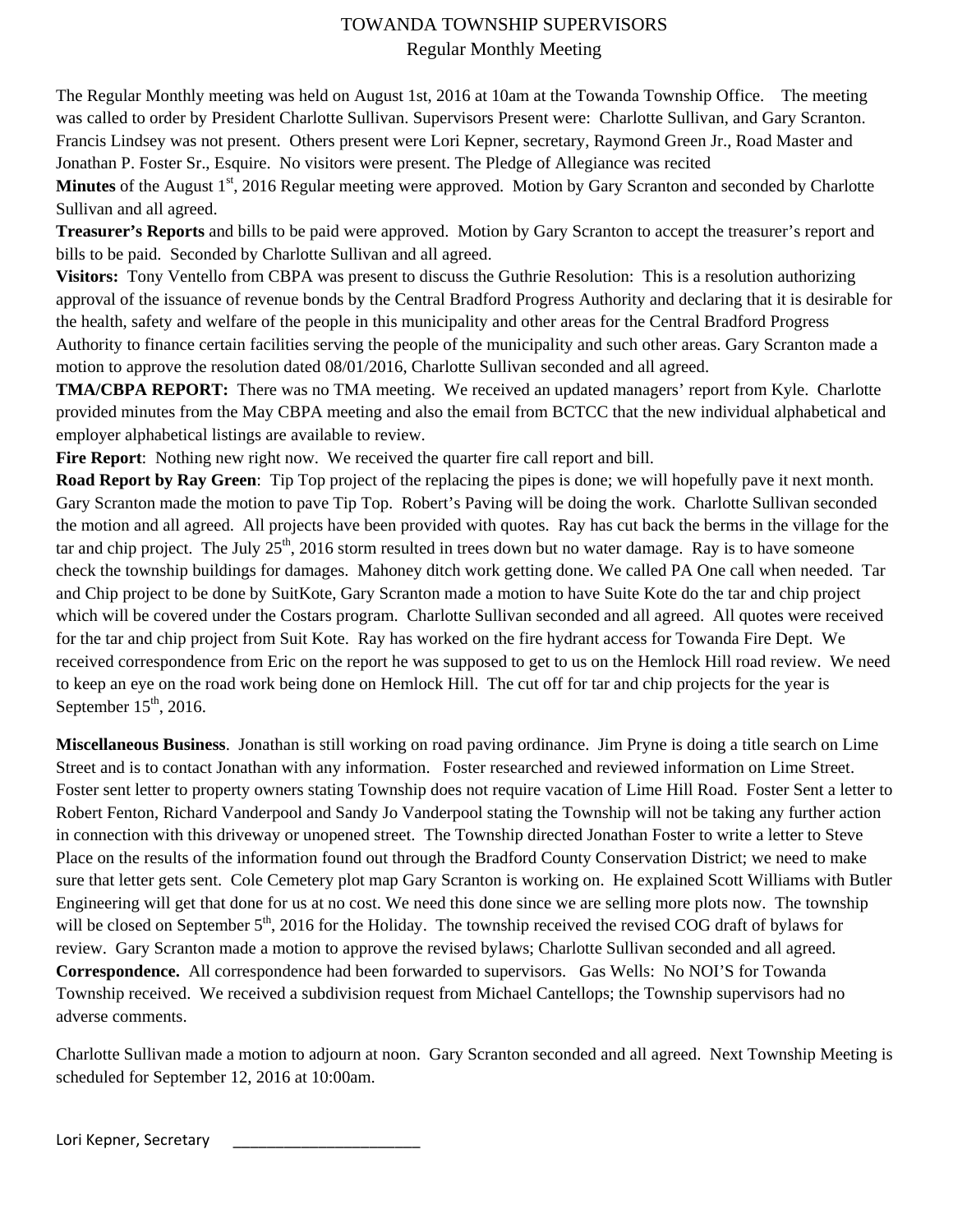Regular Monthly Meeting

# September  $12<sup>th</sup>$ , 2016

The Regular Monthly meeting was held on September 12th, 2016 at 10am at the Towanda Township Office. The meeting was called to order by President Charlotte Sullivan. Supervisors Present were: Charlotte Sullivan, and Gary Scranton. Francis Lindsey was not present. Others present were Lori Kepner, secretary, Raymond Green Jr., Road Master and Jonathan P. Foster Sr., Esquire. No visitors were present. The Pledge of Allegiance was recited **Minutes** of the August 1st, 2016 Regular meeting were approved. Motion by Gary Scranton and seconded by Charlotte Sullivan and all agreed.

**Treasurer's Reports** and bills to be paid were approved. The motion was made by Gary Scranton to accept the treasurer's report and bills to be paid. Seconded by Charlotte Sullivan and all agreed. Charlotte would like a summary of the deposited made by what vendors for the next meeting.

**Visitors:** There were no visitors present

**TMA/CBPA REPORT:** Charlotte gave the township a copy of the 2014-2015 auditor report for TMA. We received the minutes from the June meeting; there was no meeting in July. They had a special meeting on August  $25<sup>th</sup>$ , 2016 for the bid out. There was no meeting for the CBPA.

**Fire Report**: Nothing new right now. There was no quorum.

**Road Report by Ray Green**: Ray and Larry have been working on the road projects which are now complete. He'd like to still do some work on Bennett. Woodside there was a tree down. The ditches on Franklin road are done; Ray trimmed the trees in the village before the tar and chip work. Ray has moved  $\frac{3}{4}$  of the roads in the Township. August  $25^{th}$ , 2016 was Clay's last day mowing at the cemetery. Ray had a contractor come out and look at the garage roof for hail damage which there was some, so Lori had already contacted Gannon insurance we will wait to see what the next step is from the insurance company. We will be assisting North Towanda Township with some patch work. Ray discussed some road projects he'd like to do next year. All equipment has been serviced and inspected. They have done all the mowing at the offices and the cemetery. Manahan road is ok to pay that bill, Bishops bill ok to pay, the Tiptop bill; we are waiting for a bill. Some residents requested the double lines behind the old Ames building be repainted. Ray will look into having someone do that?

**Miscellaneous Business**. Jonathan is still working on road paving ordinance. Jim Pryne is doing a title search on Lime Street and is to contact Jonathan with any information. The Township directed Jonathan Foster to write a letter to Steve Place on the results of the information found out through the Bradford County Conservation District; we need to make sure that letter gets sent. Jonathan discussed the resolution on House bill 1391, and suggested the Township pass the resolution which states: (Whereas, The Commonwealth of Pennsylvania Legislature created a piece of legislation in 1979 commonly referred to as the "Guaranteed Minimum Royalty Act" or (Act of July 20, 1979, P.L. 183, No. 60) which states "a lease or other such agreement conveying the right to remove or recover oil, natural gas, or gas of any other designation from lessor to lessee shall not be valid if such lease does not guarantee the lessor at least one‐eighth royalty of all oil, natural gas, or gas of other such designations removed or recovered from the subject real property). Gary Scranton made a motion to pass Resolution 09‐12‐2106 supporting the "Guaranteed Minimum Royalty Act", Charlotte Sullivan seconded and all agreed. Lori is to find out how many residents are affected by this resolution and the township may send out a letter suggested they call their representatives and voice their own concerns. Cole Cemetery plot map Gary Scranton is working on. He explained Scott Williams with Butler Engineering will get that done for us at no cost.

**Correspondence.** All correspondence had been forwarded to supervisors. Gas Wells: No NOI'S for Towanda Township received. We received a subdivision request from Cummings; the Township supervisors had no adverse comments.

Charlotte Sullivan made a motion to adjourn at noon. Gary Scranton seconded and all agreed. Next Township Meeting is scheduled for October  $3<sup>rd</sup>$ , 2016 at 10:00am.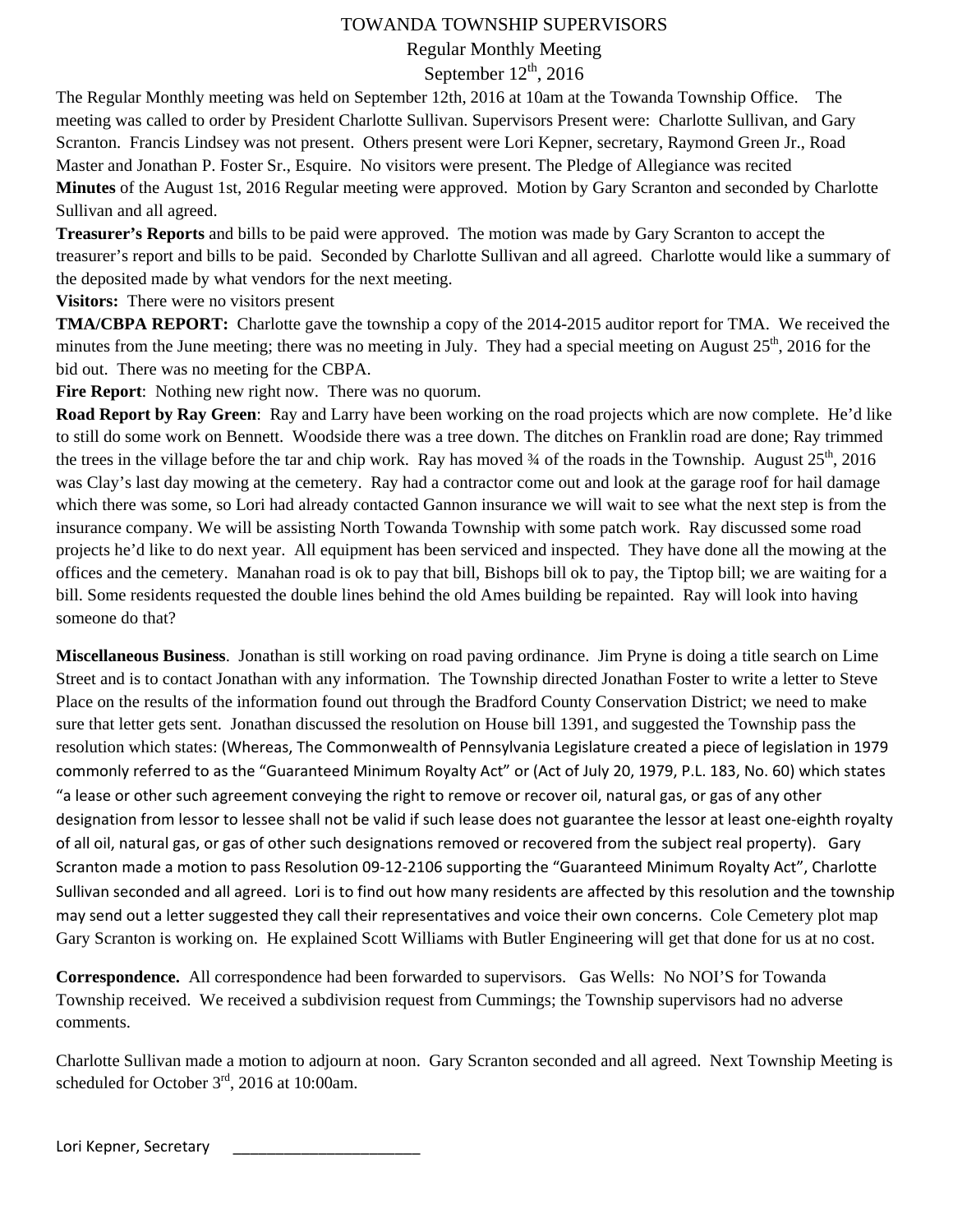## Regular Monthly Meeting

#### October 3rd, 2016

The Regular Monthly meeting was held on October 3rd, 2016 at 10am at the Towanda Township Office. The meeting was called to order by President Charlotte Sullivan. Supervisors Present were: Charlotte Sullivan, and Gary Scranton. Francis Lindsey was not present. Others present were Lori Kepner, secretary, Raymond Green Jr., Road Master and Jonathan P. Foster Sr., Esquire. The Pledge of Allegiance was recited

**Minutes** of the September 12th, 2016 Regular meeting were approved. Motion by Gary Scranton and seconded by Charlotte Sullivan and all agreed.

**Treasurer's Reports** and bills to be paid were approved. The motion was made by Gary Scranton to accept the treasurer's report and bills to be paid. Seconded by Charlotte Sullivan and all agreed.

**Visitors:** Matt Williams, Bradford County Planning, Emily Vollmer, Bradford County Planning, Chris Wood, Hunt Engineering, John Thompson, Esq, for Bradford County Planning, Scott Middendorf, M.R. Dirt, Inc. and Eric Casanave, Stiffler, Mcgraw & Associates. At this time all present discussed the current conditions of Hemlock Hill Subdivision and their concerns. Everyone agreed that more communication was needed between all parties involved. The board discussed the charges for Tip Top road and Scott Middendorf was going to look into that situation as well.

**TMA/CBPA REPORT:** Charlotte gave the township copies of the minutes from TMA and CBPA. Charlotte also gave the office a copy of the meeting minutes from the BC Tax Collection Committee.

**Fire Report**: Nothing new right now. Lori forwarded the last meeting minutes received by the township from the Fire Dept. Trick or Treat coverage was discussed. Gary explained that the Fire Department would like any donations in the future to be given directed to Towanda Fire Department.

**Road Report by Ray Green**: They have been mowing and cleaning ditches as needed. Road projects are done. We are still waiting on Gannon insurance to send a representative over to look at the buildings for hail damage. Ray and Larry have been getting equipment ready for the winter. All salt and cinders are under cover. Ray will get line work scheduled to be done on Fox Chase Drive. Mowing of cemetery and offices coming to an end, equipment will be winterized and put away for the winter.

**Miscellaneous Business**. Jonathan is still working on road paving ordinance. Jonathan is to email copy of ordinance to Ray and Eric for review. Gary Scranton is working on Cole cemetery. The board is to work on budget items for the November meeting. Charlotte explained that James Lowestien did a great job on the write up about the board being in favor of House bill 1391.

**Correspondence.** All correspondence had been forwarded to supervisors. Gas Wells: No NOI'S for Towanda Township received. We received a subdivision request from Cummings; the Township supervisors had no adverse comments.

Gary Scranton made a motion to adjourn at noon. Charlotte Sullivan seconded and all agreed. Next Township Meeting is scheduled for November 7th, 2016 at 10:00am.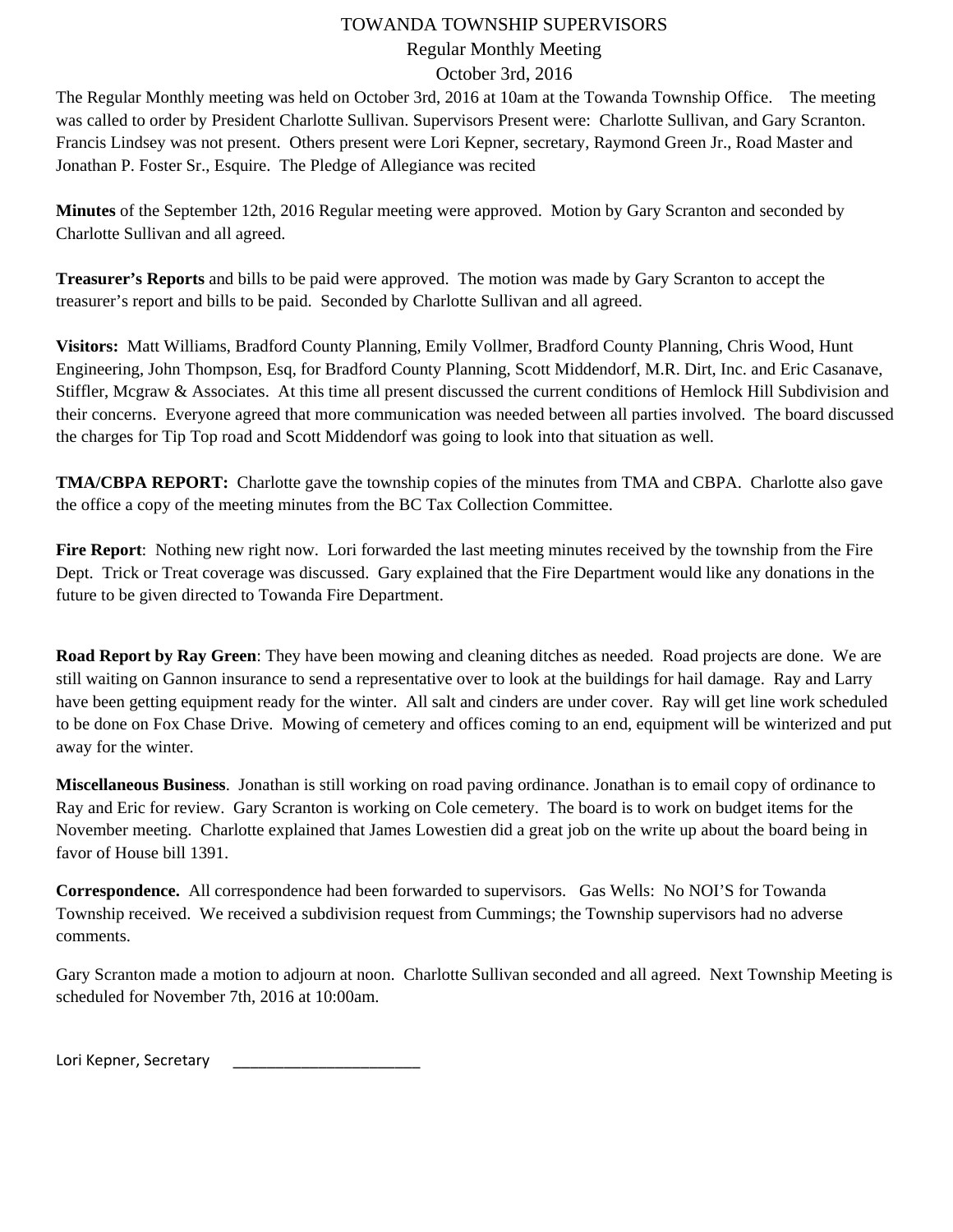# TOWANDA TOWNSHIP SUPERVISORS Regular Monthly Meeting November 7th, 2016

The Regular Monthly meeting was held on November 7th, 2016 at 10am at the Towanda Township Office. The meeting was called to order by President Charlotte Sullivan. Supervisors Present were: Charlotte Sullivan, and Gary Scranton. Francis Lindsey was not present. Others present were Lori Kepner, secretary, Raymond Green Jr., Road Master and Jonathan P. Foster Sr., Esquire. The Pledge of Allegiance was recited

**Minutes** of the October 3rd, 2016 Regular meeting were approved. Motion by Charlotte Sullivan and seconded by Gary Scranton and all agreed.

**Treasurer's Reports** and bills to be paid were approved. The motion was made by Gary Scranton to accept the treasurer's report and bills to be paid. The bills include the payment to MR Dirt for work done on Tip Top road in the amount agreed upon of \$15,000.00. Seconded by Charlotte Sullivan and all agreed.

**Visitors:** There were no visitors present.

**TMA/CBPA REPORT:** Charlotte reported there was nothing new with TMA. CBPA is approving a loan for Metadyne for \$200,000.00. Charlotte explained Metadyne has received low interest loans with CBPA before and always pays on time and pays them off. The loan will be at a rate of 3% for seven years.

**Fire Report**: Nothing new right now. Gary reported that Trick or treat went well. If the Township in the future makes any contributions to the Fire Department that they are to be made directly to the Fire Department. Jonathan Foster had explained to the Supervisors that if they do that they should donate directly to a certain line item whether equipment etc.

**Road Report by Ray Green**: They have been cleaning ditches and roadways after the last storm, work from storm pretty much done. Equipment is ready for the winter. We may need to mow just one more time, but Ray will see. Ray will get line work scheduled to be done on Fox Chase Drive hopefully by the end of the year, weather permitting. We will work with the property owner on Bridge Street about garbage removal. We need to look at our street opening permit/ordinance and see if it needs updated at all and its rates.

**Miscellaneous Business**. The Supervisors and Jonathan reviewed the road paving ordinance. Jonathan is to email copy of ordinance with changes for all to review. Gary Scranton is working on Cole cemetery with Butler Surveying; he explained there will be an additional cost for the new survey but he is not sure what that cost will be at this time. The board reviewed the proposed 2017 budget. Charlotte Sullivan made a motion to advertise the proposed budget of 2017 in the daily review to be passed at our December meeting. Gary Scranton seconded and all agreed. Paul Kreischer would like to be reappointed to the board for CBPA to represent the Townships interests. Charlotte Sullivan made a motion to accept his request. Gary Scranton seconded and all agreed. We received the check for the hail damage which occurred to the Township buildings. The board will discuss the claim at the next meeting. During the last storm damage on Hettich road; Ray had put out orange cones around the shoulder area so people would not drive where it could still be soft after their repairs. Someone stole the cones. Lori reported the theft to the State Police and they came to the office and took the report. It was in the paper about the theft. **Correspondence.** All correspondence had been forwarded to supervisors. Gas Wells: No NOI'S for Towanda Township received.

**Gary Scranton** made a motion to adjourn at noon. Charlotte Sullivan seconded and all agreed. Next Township Meeting is scheduled for December 5th, 2016 at 10:00am.